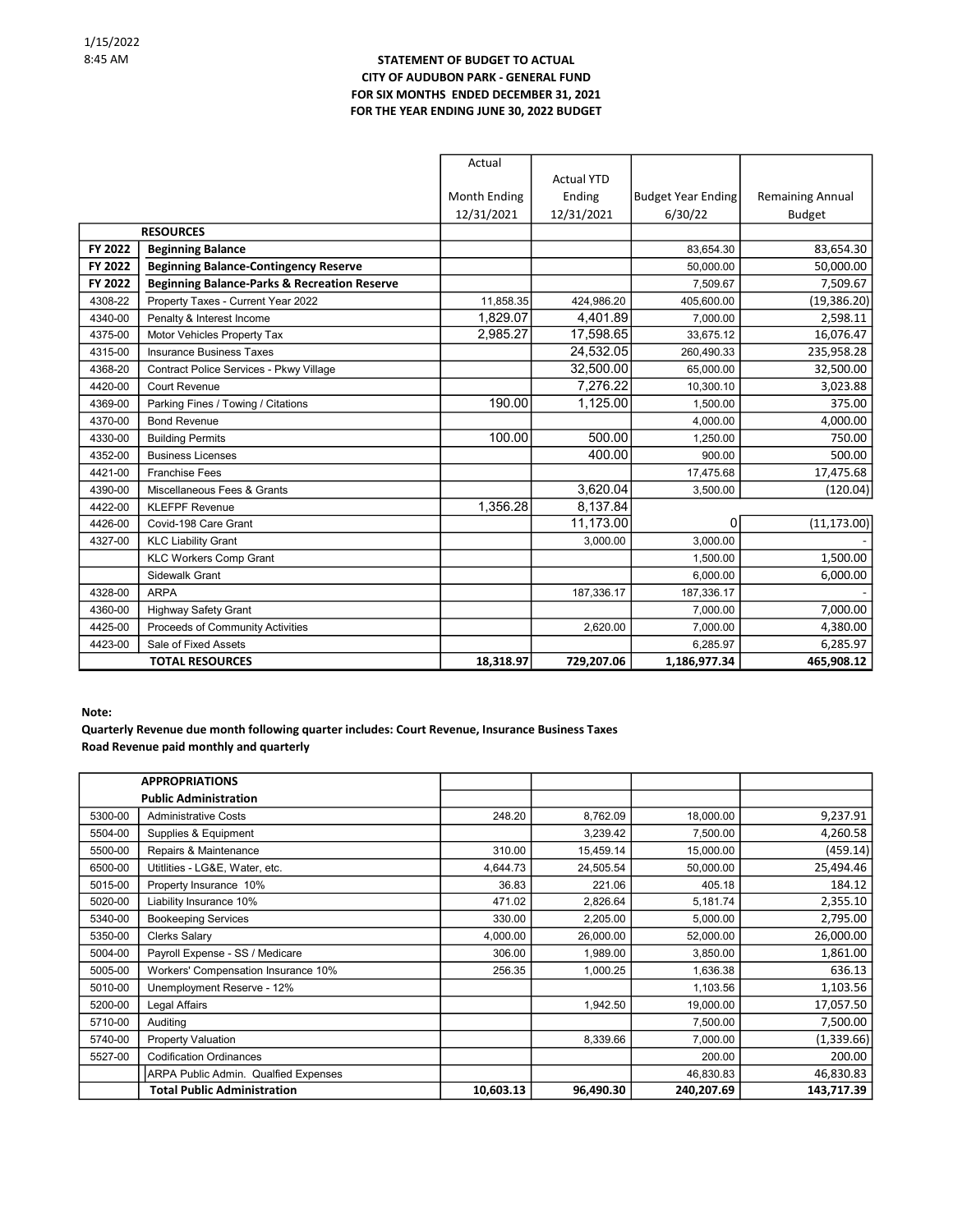|         | <b>Public Safety</b>                                             |           |            |                         |                          |
|---------|------------------------------------------------------------------|-----------|------------|-------------------------|--------------------------|
|         |                                                                  |           |            |                         |                          |
|         | <b>Total Public Works</b>                                        | 16,041.66 | 114,436.88 | 321,896.75              | 207,459.87               |
| 6510-00 | Sidewalk Set aside<br><b>ARPA Public Works Qualfied Expenses</b> | 2,231.30  | 26,630.41  | 18,000.00<br>109,490.00 | (8,630.41)<br>109,490.00 |
| 5495-10 | Roads-Debt Service Fund (Lease)                                  | 2,143.33  | 15,003.31  | 25,719.96               | 10,716.65                |
|         | Road Fund Supplemental                                           |           |            | 25,719.96               | 25,719.96                |
| 6300-10 | Public Gardens (Garden Club Grant)                               | 575.00    | 1,545.50   | 6,000.00                | 4,454.50                 |
| 5455-10 | Forest Management                                                | 4,108.26  | 14,016.26  | 30,000.00               | 15,983.74                |
| 5453-10 | Parks & Recreation                                               |           | 5,411.87   | 8,505.67                | 3,093.80                 |
| 5454-10 | <b>Public Facilities</b>                                         |           | 1,995.00   | 4,000.00                | 2,005.00                 |
| 5475-10 | Workers' Compensation Insurance 20%                              | 512.70    | 2,000.52   | 3,272.77                | 1,272.25                 |
| 5470-10 | Unemployment reserve - 9%                                        |           |            | 468.05                  | 468.05                   |
| 5465-10 | Payroll taxes                                                    | 372.30    | 2.204.23   | 4,150.00                | 1,945.77                 |
| 5460-00 | <b>Civil Engineer Services</b>                                   |           | 5,525.00   | 4,000.00                | (1,525.00)               |
| 5451-10 | Director of Vehicular & Bldg. Maintenance                        | 2,136.00  | 12,429.38  | 18,000.00               | 5,570.62                 |
| 5450-10 | Works Dept. - Salaries                                           | 2,730.76  | 18,250.16  | 35,500.00               | 17,249.84                |
| 5485-10 | Liability Insurance 20%                                          | 942.04    | 5,653.28   | 10,363.49               | 4,710.21                 |
| 5480-10 | Property Insurance 20%                                           | 73.66     | 442.12     | 810.36                  | 368.24                   |
| 5457-10 | Fuel                                                             | 77.32     | 908.95     | 2,896.49                | 1,987.54                 |
| 5452-10 | Supplies & Equipment                                             | 138.99    | 2,420.89   | 15,000.00               | 12,579.11                |
|         | <b>Public Works</b>                                              |           |            |                         |                          |
|         |                                                                  |           |            |                         |                          |
|         | <b>Contingency Reserve</b>                                       |           |            | 50,000.00               | 50,000.00                |
|         | <b>Parks &amp; Recreation Reserve</b>                            |           |            | 7,509.67                | 7,509.67                 |

| <b>Public Safety</b>                     |                                             |           |            |              |            |
|------------------------------------------|---------------------------------------------|-----------|------------|--------------|------------|
| <b>Administrative Costs</b>              |                                             |           |            |              |            |
| 6130-20                                  | <b>Supplies</b>                             |           | 2,012.79   | 4,000.00     | 1,987.21   |
| 6140-20                                  | Equipment                                   | 749.00    | 13,672.05  | 40,000.00    | 26,327.95  |
| 6110-20                                  | Fuel                                        | 1,791.66  | 6,682.16   | 16,000.00    | 9,317.84   |
| 6100-20                                  | Maintenance                                 |           | 9,741.80   | 12,000.00    | 2,258.20   |
| 6175-20                                  | Property Insurance 70%                      | 257.82    | 1,547.48   | 2,836.25     | 1,288.77   |
| 6180-20                                  | Liability Insurance 70%                     | 3,297.15  | 19,786.51  | 36,272.24    | 16,485.73  |
| 6185-20                                  | Auto Insurance                              |           |            |              |            |
| 6150-20                                  | <b>Public Safety Salaries</b>               | 28,425.60 | 170,755.22 | 365,000.00   | 194,244.78 |
| 6160-20                                  | Payroll Taxes                               | 2,281.16  | 13,586.60  | 28,000.00    | 14,413.40  |
| 6170-20                                  | Workers' Compensation Insurance 70%         | 1,794.52  | 7,001.84   | 11,454.74    | 4,452.90   |
| 6165-20                                  | Unemployment Reserve - 79%                  |           |            | 4,300.00     | 4,300.00   |
| 6162-00                                  | Court Pay                                   | 60.00     | 180.00     | 500.00       | 320.00     |
| 6155-20                                  | <b>KLEFPF/KACP Accreditation</b>            | 1,333.32  | 7,999.92   | 17,000.00    | 9,000.08   |
|                                          | <b>ARPA Public Safety Qualfied Expenses</b> |           |            | 30,000.00    | 30,000.00  |
| <b>Total Public Safety</b><br>39,990.23  |                                             |           | 252,966.37 | 567,363.23   | 314,396.86 |
|                                          |                                             |           |            |              |            |
| 66,635.02<br><b>TOTAL APPROPRIATIONS</b> |                                             |           | 463,893.55 | 1,186,977.34 | 723,083.79 |

Note:

Quarterly Payments include: Unemployment Insurance

Worker's Compensation audit and final payment settlement occurs after the fiscal year end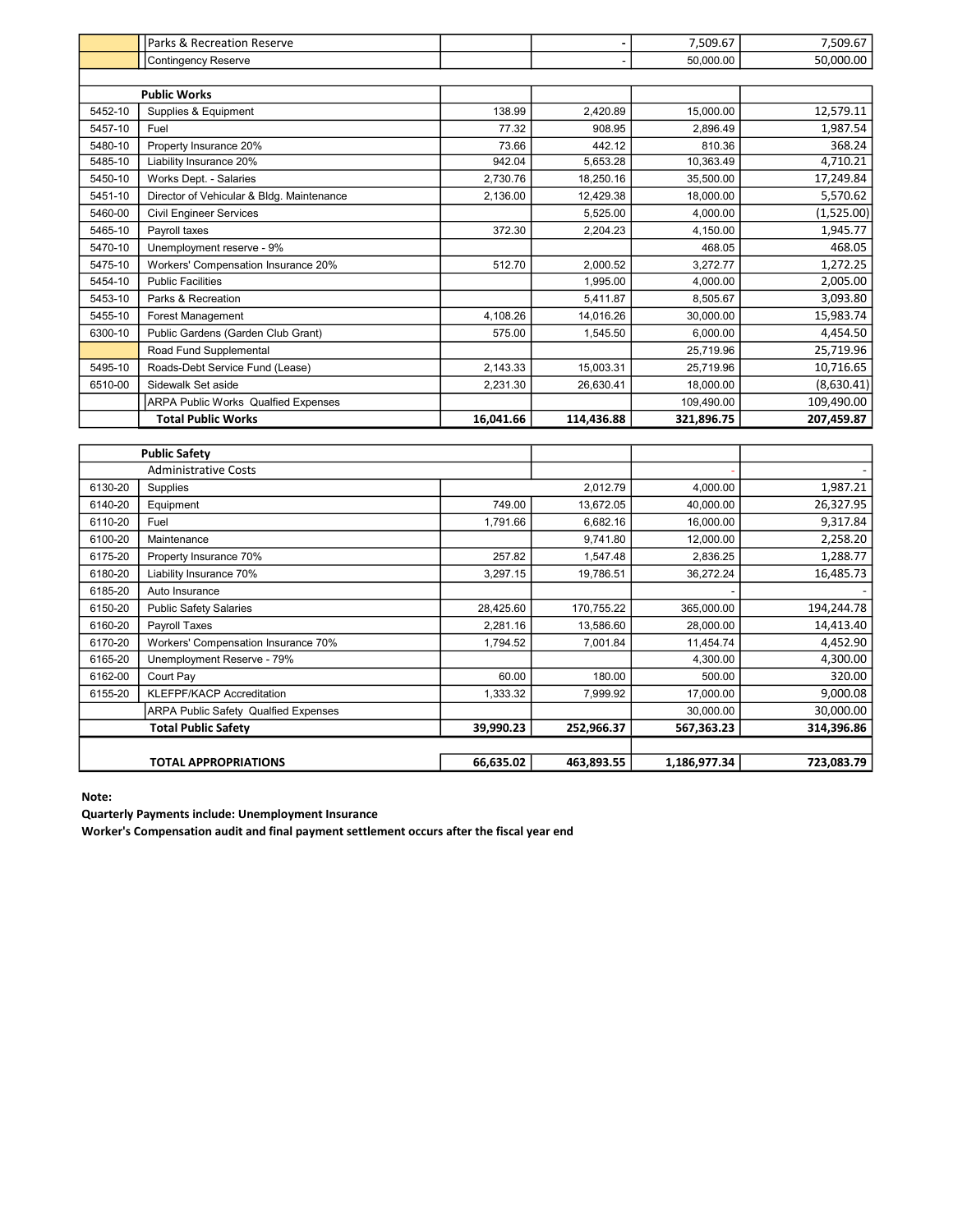# BUDGET TO ACTUAL ANALYSIS CITY OF AUDUBON PARK - SANITATION FUND FOR SIX MONTHS ENDED DECEMBER 31, 2021 FOR THE YEAR ENDING JUNE 30, 2022 BUDGET

|                        |                                    | Actual       |                   |                    |               |  |  |
|------------------------|------------------------------------|--------------|-------------------|--------------------|---------------|--|--|
|                        |                                    |              | <b>Actual YTD</b> | <b>Budget Year</b> | Remaining     |  |  |
|                        |                                    | Month Ending | Ending            | Ending             | Annual        |  |  |
|                        |                                    | 12/31/2021   | 12/31/2021        | 6/30/2022          | <b>Budget</b> |  |  |
|                        | <b>RESOURCES</b>                   |              |                   |                    |               |  |  |
| FY 2022                | Beginning storm damage reserve     |              |                   | 72,161.54          | 72,161.54     |  |  |
|                        | Storm Damage Fee                   |              |                   | 12,000.00          | 12,000.00     |  |  |
| 4329-21                | Waste Mgmt Fee                     | 3,819.95     | 119,706.61        | 125,851.80         | 6,145.19      |  |  |
| <b>TOTAL RESOURCES</b> |                                    | 3,819.95     | 119,706.61        | 210,013.34         | 90,306.73     |  |  |
|                        |                                    |              |                   |                    |               |  |  |
|                        | <b>APPROPRIATIONS</b>              |              |                   |                    |               |  |  |
| 6600-40                | <b>Waste Collection Contract</b>   | 10,646.27    | 58,923.02         | 125,851.80         | 66,928.78     |  |  |
| 6602-40                | <b>Storm Damage</b>                |              |                   | 4,000.00           | 4,000.00      |  |  |
|                        | Ending Storm DamageReserve Balance |              |                   | 81,161.54          | 81,161.54     |  |  |
|                        | <b>TOTAL APPROPRIATIONS</b>        | 10,646.27    | 58,923.02         | 211,013.34         | 152,090.32    |  |  |